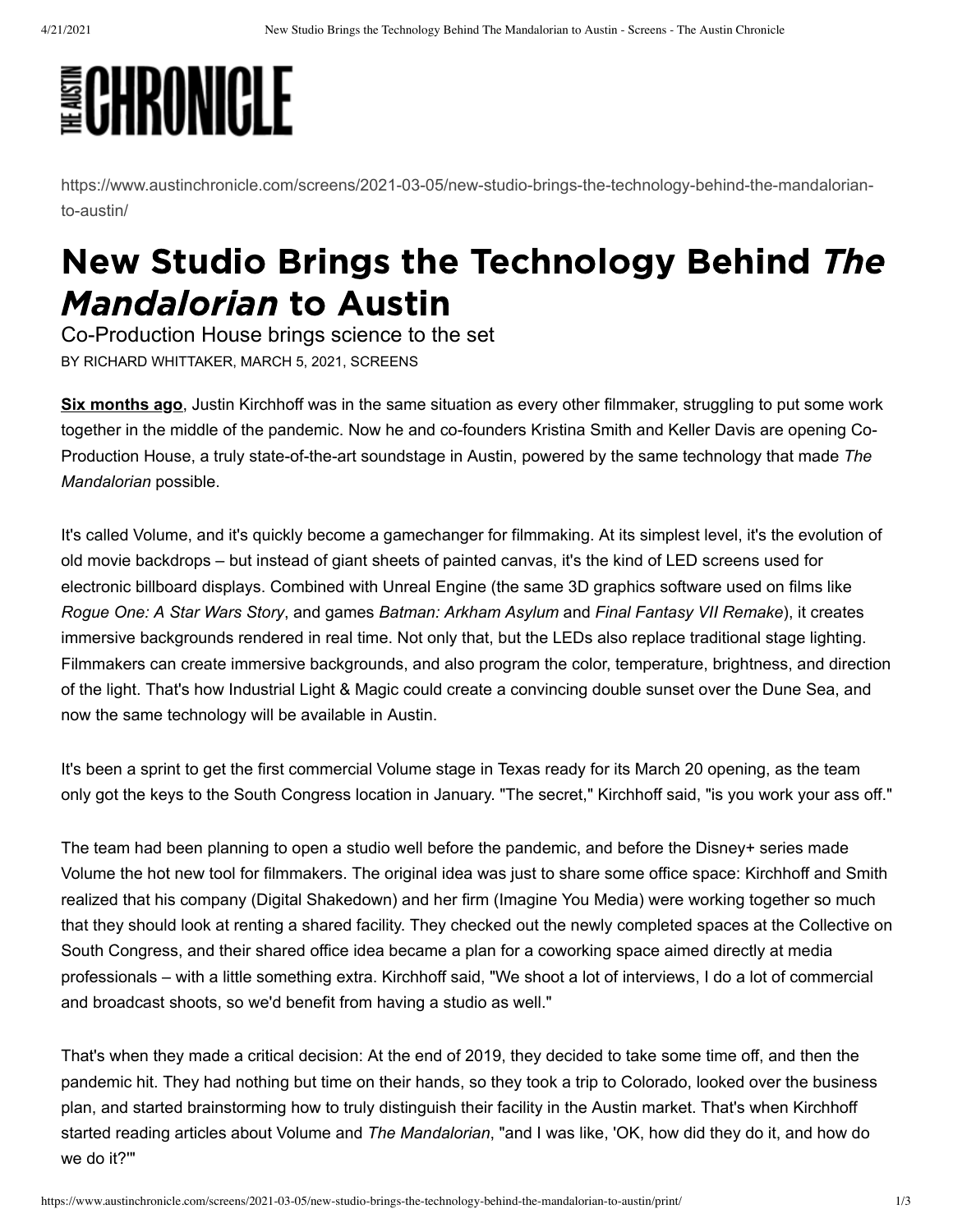What he found was that it was going to take more than placing an order. Volume is a term, not a product, originally coined by James Cameron and Robert Zemeckis for the motion capture spaces used for *Avatar* and *The Polar Express*. With the new LED-powered iteration, each soundstage is basically bespoke. Kirchhoff said, "I've been studying, and studying, and studying everything about LED volumes, processors, and Unreal Engine, and how all those things work together." Plus there was a lot of research into pixel pitch – relating to the size of pixels, and the distance between them, "in order for the camera to not discern the individual pixels."

Now Co-Production is ready to open phase 1 on March 20, with a 2,500-sq.-ft. studio with a 20-ft.-by-10-ft. LED wall furnished by Ilumin, as well as the coworking space they always planned. Phase 2, planned for summer, will include a 40-ft.-by-10-ft. curved wall Volume stage with ceiling. Co-Production will be running training sessions so that filmmakers and creatives will get the most out of the tech – and there's a lot to get. When it comes to the opportunities presented by Volume, "color me impressed," said Austin Film Commission Director Brian Gannon, who said he was convinced of its potential by (like everyone else) *The Mandalorian*. "If you want a Kubrick-esque level of control, this is it."

In the short term, until the coronavirus restrictions are lifted, the soundstage is an immediate boon for Austin. Gathering rules in Texas mean it's easier to have a full crew indoors than out, so location shooting has become trickier than ever. With a Volume stage, Gannon said, "It basically allows you to send a small splinter unit out, doing the B-roll background shooting for the Unreal Engine, and bring that into the studio."

The long-term effect of the technology could be more complex, especially in Austin where location shooting is such a part of the ecosystem – and in Texas at large, where the state film commission has actively encouraged production in smaller towns through the Film Friendly Texas initiative. If it becomes cheaper and easier for films to create virtual environments, then producers looking at their bottom line will always make the budget-friendly decision. At the same time, there are already discussions in the industry about what new kinds of image licensing will be required to use a pre-rendered image on set.

For Gannon, one of the biggest bonuses is that Co-Production puts a dent into two of Austin filmmaking's biggest shortfalls: production offices and soundstages. Even before the pandemic soundstages were at a premium, and during the lockdown every square foot has a hold booking on it. The lack of studio space is "the biggest detriment we have," said Gannon, and even if Co-Production was just a regular soundstage that would help. However, with a Volume stage, "You don't need 50,000 square feet. You can build out your set digitally." Plus, much as early reports of the death of location shooting via green screens were greatly exaggerated, Gannon sees a healthy future for filming off-stage. He said, "We're a practical location destination, and I don't think that's ever going to change. There's stuff you can't emulate on a stage."

Until opening day, Kirchhoff is enjoying experimenting with what his Volume stage *can* do, using free virtual environments from the Unreal marketplace. "What I like doing is going in to each of the environments, throwing the virtual camera in there, then hooking up my camera, and just practicing so I can do demos for people when they come into the studio. 'Check this out. It's ready to go.'"

*Co-Production House opens March 20. More details and information at [www.co-productionhouse.com](http://www.co-productionhouse.com/).*